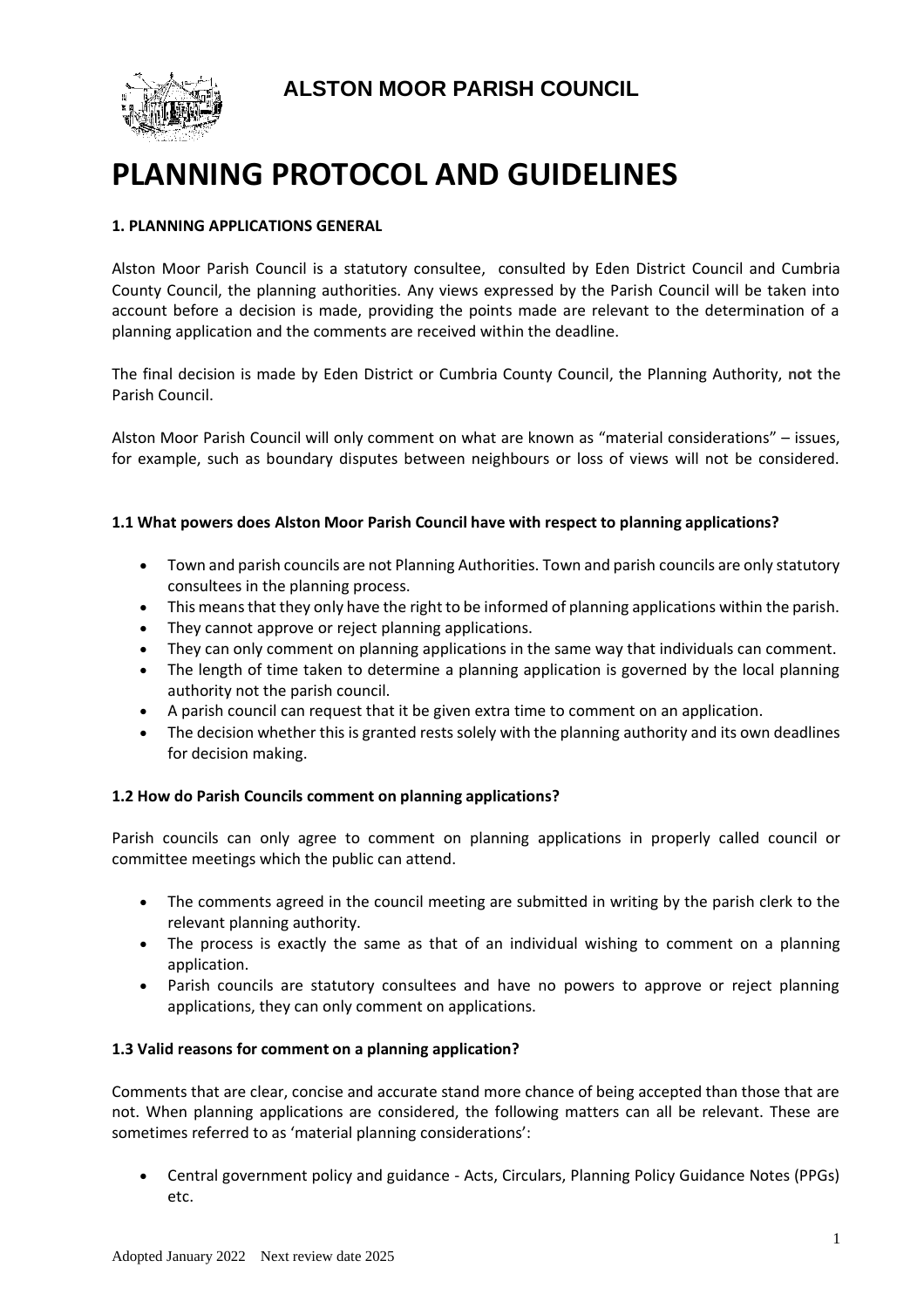- The Development Plan and any review of the Development Plan which is underway.
- Adopted supplementary guidance for example, village design statements, conservation area appraisals, car parking standards.
- Replies from statutory and non-statutory agencies (e.g. Environment Agency, Highways Authority).
- Representations from others neighbours, amenity groups and other interested parties so long as they relate to land use matters.
- Effects on an area this includes the character of an area, availability of infrastructure, density, over-development, layout, position, design and external appearance of buildings and landscaping
- The need to safeguard valuable resources such as good farmland or mineral reserves.
- Highway safety issues such as traffic generation, road capacity, means of access, visibility, car parking and effects on pedestrians and cyclists.
- Public services such as drainage and water supply.
- Public proposals for using the same land.
- Effects on individual buildings such as overlooking, loss of light, overshadowing, visual intrusion, noise, disturbance and smell.
- Effects on a specially designated area or building such as green belt, conservation areas, listed buildings, ancient monuments and areas of special scientific interest.
- Effects on existing tree cover and hedgerows.
- Nature conservation interests such as protection of badgers, great crested newts etc.
- Public rights of way.
- Flooding or pollution.
- Planning history of the site including existing permissions and appeal decisions.
- A desire to retain or promote certain uses such as playing fields, village shops and pubs.
- Need for the development such as a petrol station.
- Prevention of crime and disorder.
- Presence of a hazardous substance directly associated with a development.
- Human Rights Act.
- Precedent but only where it can be shown there would be a real danger that a proposal.would inevitably lead to other inappropriate development (for example, isolated housing in the countryside)

## **1.4 Irrelevant reasons for objection?**

There are certain matters which do not amount to 'material planning considerations' under current legislation and guidance. These matters cannot be taken into account in considering a planning application and should not be included in objections as they weaken your case:

- Speculation over future use
- The identity of the applicant or occupant
- Unfair competition
- Boundary disputes
- Breach of covenants and personal property rights, including personal (not Public) rights of way
- Loss of a private view
- Devaluation of property
- Other financial matters
- Matters controlled by other legislation such as internal space standards for dwellings or fire prevention
- Religious or moral issues such as betting shops and amusement arcades
- The fact that the applicant does not own the land to which the application relates
- The fact that an objector is a tenant of land where the development is proposed